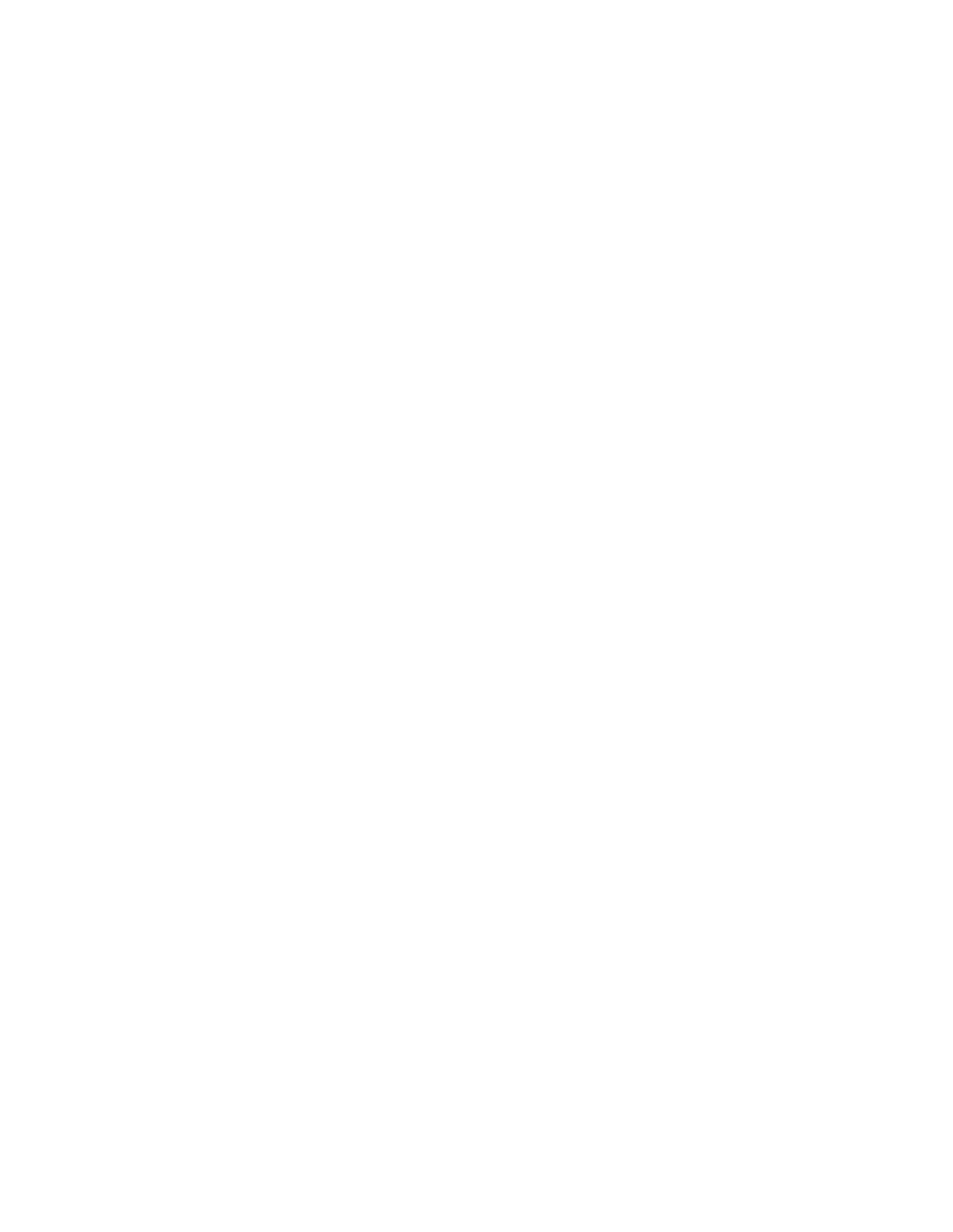relatively low-to-moderate cancer care services, including prostate cancer early diagnostic practices in this region. For example, delays in scheduling diagnostic and imaging procedures were reported in Ghana [\[28](#page-10-0)]. In Cote D' Ivoire, recent evidence also revealed a 32% reduction in prostate cancer-related diagnostic services [[29](#page-10-1)]. In addition to these restrictive measures, factors such as inadequate infectious disease control plans; limited resources, including protective gears and COVID-19 vaccines; and the emergence of new variants of the virus further complicate any meaningful effort to restore prostate cancer diagnostic services at least to the pre-pandemic level in the region. The continued postponement of early diagnostic services will not only lead to late disease presentation but also an alarming increase in emergency diagnosis which could overburden the health system. As the West African population is already at an increased risk of late-stage prostate cancer, further delays in prostate cancer diagnosis will come with severe prognostic implications.

In this article, we make a case for the operationalization of the World Health Organization (WHO) guide to early cancer diagnosis to strengthen the capacity for prostate cancer early diagnosis in the West African region. First, we present a snapshot of the guide and then illustrate a realist research approach to facilitate the evaluation and analysis of existing service capacity for early prostate cancer diagnosis in the region. Using realist theory, we ultimately illustrated how participatory research and evidence-based co-creation can be leveraged to develop COVID-19 responsive and context-specific strategies to improve timely prostate cancer diagnosis in the region.

# **WORLD HEALTH ORGANIZATION 2017 GUIDE TO CANCER EARLY DIAGNOSIS**

In 2017, the WHO established a comprehensive guide to serve as an operational framework for early cancer diagnosis [\[30\]](#page-10-2). The ultimate goal was to support countries to build capacities for early cancer diagnosis and strengthen overall national comprehensive cancer management plans as a critical step for achieving target 3.4 of the 2030 United Nations sustainable development goals. The guide identified elements that drive early cancer diagnosis to include community empowerment and engagement, improving health literacy, access to primary care, increasing diagnostic capacity, strong referral pathways, patient-centered management, and access to timely treatment. Three key steps are articulated for strengthening capacity for early cancer diagnosis: 1) increasing awareness and access to care, 2) clinical evaluation, diagnosis, and staging, and 3) access to cancer treatment. While there is no one-size-fits-all approach to implementing these recommendations, successful operationalization and implementation of the guide can both reduce delays in cancer diagnosis and advanced-stage presentation.

## **STEP 1— INCREASING AWARENESS AND ACCESS TO CARE (OR PATIENT INTERVAL)**

Symptom appraisal, that is patient's ability to spot a bodily change and discern the need to discuss changes with a healthcare provider, and health-seeking behavior, referring to the "action" of visiting a healthcare provider to discuss and assess bodily changes or symptoms, are the essential elements that define "awareness and accessing care" [\[30](#page-10-2)]. To make these decisions, patients must be in a position to "recognize prostate cancer symptoms, understand the urgency of these symptoms, overcome fear or stigma associated with prostate cancer and be able to access primary care" [[30](#page-10-2)]. Patients' inability to make early discernments and the lack of accessible, affordable and culturally responsive primary care service can result in delays with more men presenting to emergency care with advanced or terminal stage disease.

In our recent study, we showed that lack of prostate cancer knowledge and symptom awareness are the major determinants of poor health-seeking behavior (at the individual level) [\[25](#page-10-3)]. Men with a low prostate cancer awareness were most likely to prolong symptom appraisal interval, interpret symptoms wrongly, and delay help-seeking [[31](#page-10-1)]. Governments and mass media have huge roles in promoting prostate cancer literacy in the region by fostering community-based health promotion initiatives, including educational campaigns and regular media enlightenment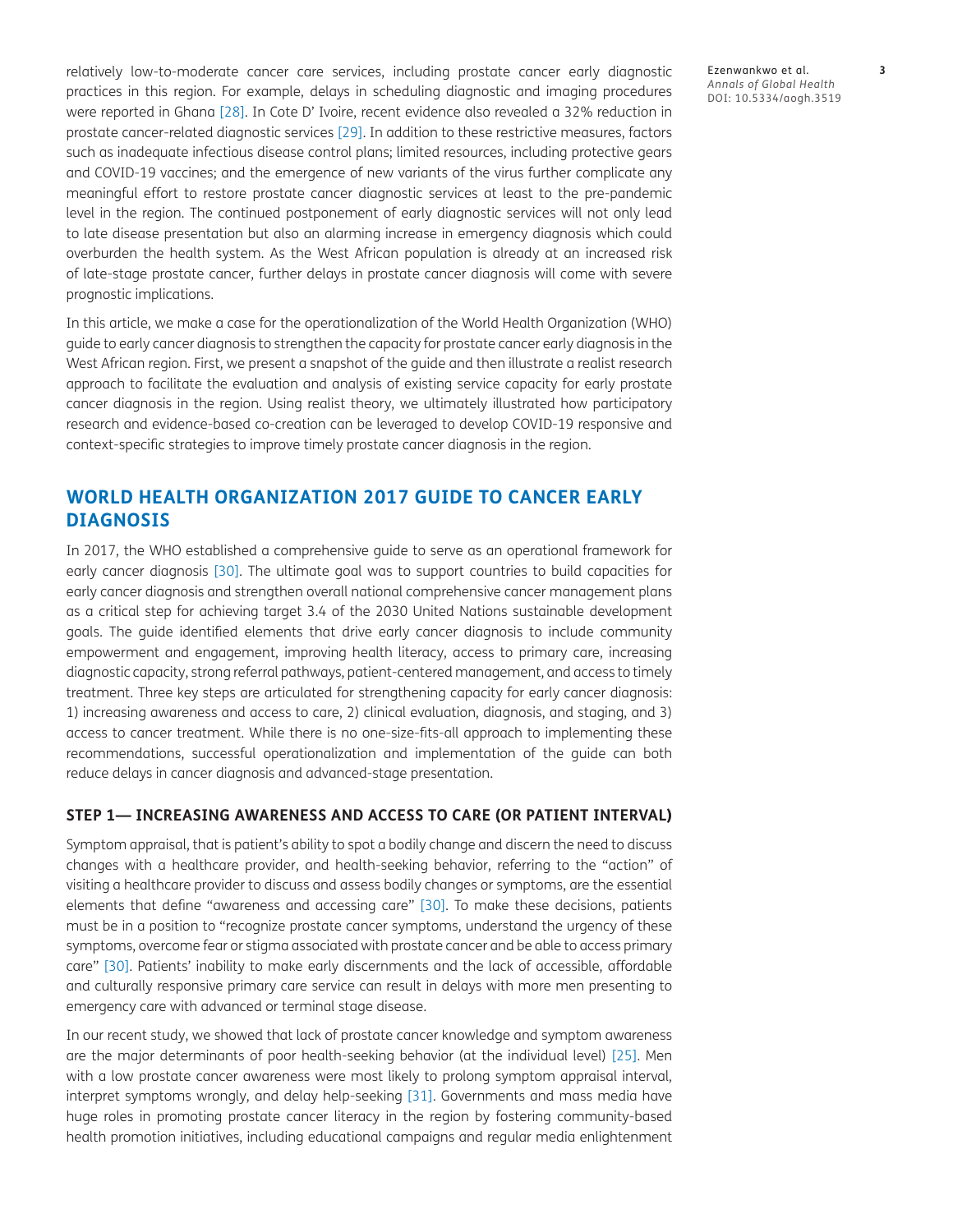programs. Traditional leaders and faith-based institutions are also critical for championing prostate cancer awareness, particularly in local communities, given the strong ties between religious groups and traditional leaders and their communities. This offers potential benefits of bringing health education to people within their belief contexts [[32](#page-10-4)].

Limited access to care can also result from fatalistic beliefs and dysfunctional social/cultural norms. In Nigeria, fatalism has led many men to seek alternative care either from "faith-based centers" or traditional healers [[25](#page-10-3)]. Fear of embarrassment, stigmatization, financial constraints, poor transport systems, past unpleasant hospital/medical experience, and lack of family support are other factors that have impacted negatively on men's health-seeking behavior and restricted access to care [\[25\]](#page-10-3). Efforts to increase early prostate cancer diagnosis in West Africa must include culturally relevant strategies for mitigating these barriers.

## **STEP 2— CLINICAL EVALUATION, DIAGNOSIS, AND STAGING (OR DIAGNOSTIC INTERVAL)**

Diagnostic interval is defined by three key components: accurate clinical diagnosis, diagnostic testing and staging, and referral for treatment [\[30\]](#page-10-2). Diagnostic interval begins with a suspecting patient entering the health system for evaluation. Patients with suspicious results are subjected to appropriate laboratory or imaging investigations and pathological confirmation to determine the presence or absence of cancer. Once a diagnosis is confirmed, patients undergo further examination to ascertain the disease stage and ultimately the best treatment option.

Delays can occur at different levels along the diagnostic pathway. Delays or "access delays" may arise due to human factors such as a patient's refusal or delay to utilize recommended referrals from their healthcare providers for investigations and further consultations with a specialist where there are perceived symptoms suggestive of prostate cancer [[33\]](#page-10-5). Financial or geographical barriers can deter patients from pursuing recommended referrals. For example, the high cost of living in West Africa and increasing pressure to cater to one's family have resulted in low prioritization of health and delays in seeking care [\[25\]](#page-10-3). Good communication and adequate follow-up can mitigate the chances of a delay or non-pursuance arising from a patient. Doctors can create time to discuss not only the steps involved with the patients but also the need and urgency of pursuing the recommended tests. Having follow-up mechanisms in place, for example, by involving community health workers and patient navigators or by using mobile devices, including text messages, can also spur patients to act even in the face of challenging situations [\[30\]](#page-10-2).

Diagnostic delays can also result from not initiating appropriate investigations by the healthcare provider [\[33](#page-10-5)]. "Doctor-related" diagnostic delays are primarily due to time constraints or lack of the requisite clinical evaluation skills and expertise, such as the ability to appropriately perform digital rectal examination or prostate biopsy [\[30](#page-10-2)]. One major strategy to mitigate doctor-related diagnostic delays in the West African region is to improve capacity at the primary care level or first contact point. Another major barrier to a timely prostate cancer diagnosis is health systemrelated, arising primarily due to factors that impede a healthcare provider's ability to initiate and execute appropriate diagnostic evaluation or issue timely referrals [[33](#page-10-5)]. There is, therefore, a definite need for establishing clinical examination protocols and algorithms, and routine training on patient evaluation. Greater efforts are needed to ensure adequate investment in early detection modalities, including priority technologies, and increasing capacity for pathological and imaging services in the West African region. In addition, by increasing the oncology health workforce and establishing clear referral pathways, health authorities can empower providers to execute timely and effective prostate cancer diagnoses [[30](#page-10-2)].

The WHO list of priority medical devices for cancer management recommends prioritizing "basic high-impact, low-cost technologies" [[30](#page-10-2)]. This suggests that secondary care levels across West Africa should be prepared to undertake services beyond basic diagnostic tests, such as prostate biopsy and diagnostic staging. Currently, about 1 in 5 men are diagnosed by clinical examination

Ezenwankwo et al. **4** *Annals of Global Health* DOI: 10.5334/aogh.3519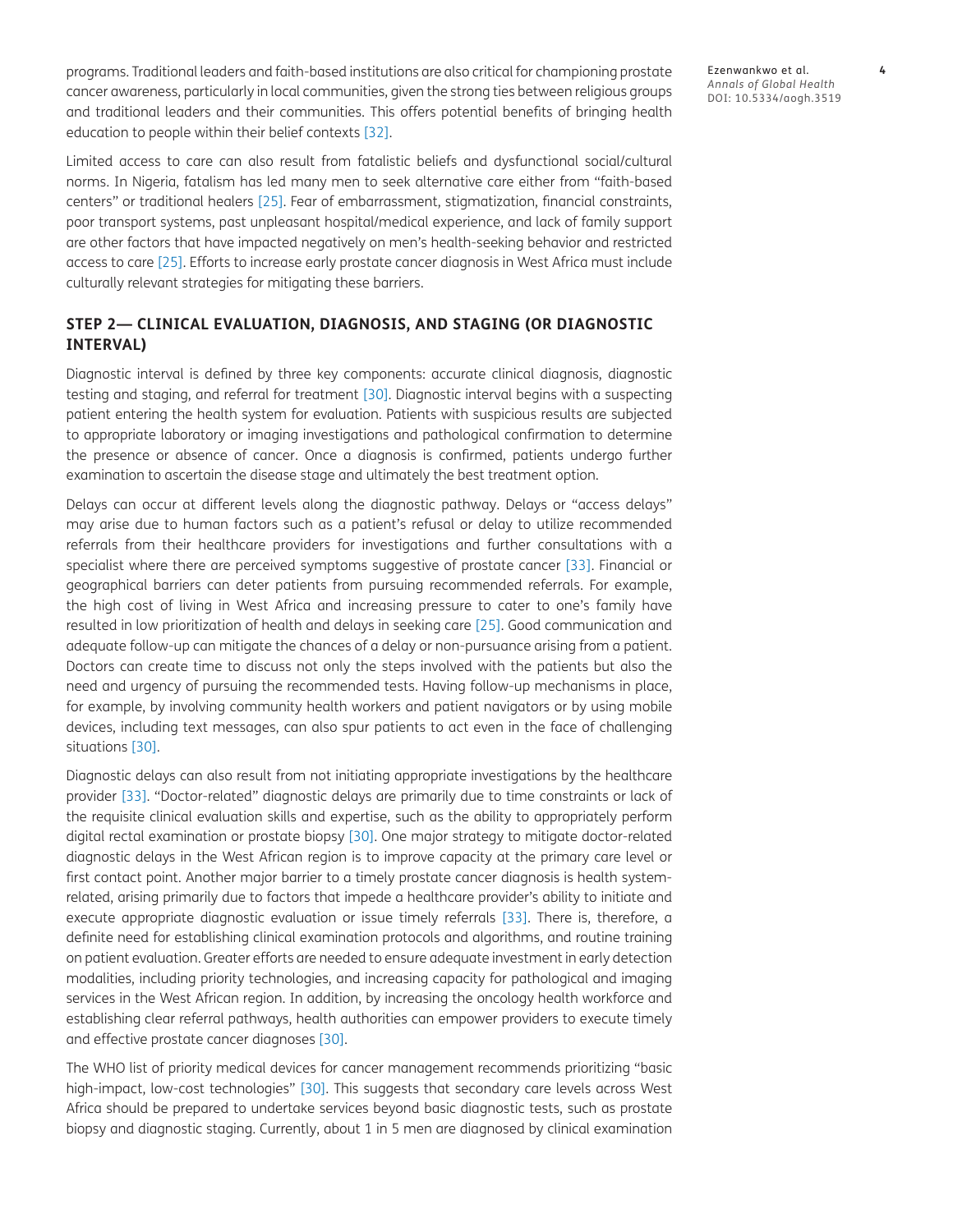alone; at the same time, up to 55% of patients lack complete TNM stage documentation [[10\]](#page-9-0). The implication is that only a handful of patients receive full diagnostic workup and staging, a proportion far less of current international recommendations.

Significantly, diagnostic delays can be bridged with strong referral mechanisms that coordinate critical health services, such as general practice, urology, pathology, radiology, psycho-oncology, etc., along the diagnostic pathway, across different levels of primary, secondary, and tertiary healthcare in the region [[30\]](#page-10-2). According to WHO, the ultimate goal is to "minimize delays in care and provide integrated, people-centered care through (1) coordinated, efficient referral systems that facilitate access, improve communication and reduce unnecessary visits; (2) linking primary care and outpatient specialty care to advanced diagnostic and treatment services; and (3) effective communication between patients, families, and providers, encouraging patient participation and shared decision making" [[30](#page-10-2)]. Efforts should be made towards establishing diagnostic algorithms, quality control measures, referral and counter-referral guidelines, information transfer channels, and medical record systems to facilitate the delivery of time-sensitive, accurate, and high-quality diagnoses [\[30\]](#page-10-2).

## **STEP 3— ACCESSING TREATMENTS**

Early prostate cancer diagnosis should ultimately culminate in men with prostate cancer being able to access high-quality, culturally responsive, and affordable treatment services at best within one month of confirming prostate cancer diagnosis [\[30\]](#page-10-2). Depending on the disease stage and other host factors, including age, comorbidities, personal preferences, and cost, men with prostate cancer might be placed on active surveillance/watchful waiting (with no treatment) or receive a single/multimodal course, with definitive intents, such as radical prostatectomy and radiation therapy (with external beam or brachytherapy), or non-curative therapies, such as hormonal (androgen deprivation) therapies, radiation, and chemotherapy [[34](#page-10-6), [35\]](#page-10-7).

Factors that could impact the timely initiation of prostate cancer treatment, consequently resulting in delays or abandonment, include high treatment cost and out-of-pocket spending, which also are the leading causes of the financial burden associated with healthcare in the West African region. The high cost of treatment stems largely from a fewer number of surgeons and physician oncologists (~2 surgeons per 100,000 men) to scarcity of therapeutic modalities, including radiotherapy machines and androgen-suppressing and chemotherapeutic drugs [[13](#page-9-1)]. Unfortunately, these products are only available upon importation from other countries. Out-of-pocket spending, on the other hand, is primarily due to the lack of health coverage, such as national health insurance, or more radical measures including government reforms to guarantee access to affordable healthcare coverage for everyone. In Nigeria, for example, health economists have estimated the average per-person lifetime prostate cancer-related cost to be in the realm of USD 27 500. With the growing economic crisis in West Africa, twothirds of men with prostate cancer will delay treatment due to their inability to pay for care [[24](#page-10-8), [36,](#page-10-9) [37\]](#page-10-10).

Prostate cancer treatment services are not only nonexistent in many public hospitals and healthcare facilities, but also, where available, are largely substandard and centralized [[10](#page-9-0), [23,](#page-10-11) [36,](#page-10-9) [37](#page-10-10)]. For instance, the first brachytherapy treatment in Nigeria using low dose radioactive iodine 125 permanent seed implant was only reposted in 2020 [[38\]](#page-10-12). In Ghana, where there is evidence of functional radiotherapy center, the proportion of men with nonmetastatic disease receiving curative radiotherapy can be as high as 56% [\[23](#page-10-11)]. The travel costs and time required to seek care, particularly for men in rural and remote settings, will add to the disease burden, thus precluding men from accessing treatment promptly [[39](#page-10-13)]. Treatment delays may further arise due to incessant strike actions, infrastructural decay, previous medical experiences, fears and uncertainties associated with prostate cancer treatment, embarrassment, stigmatization, and poor communication between patients and their doctors [\[25,](#page-10-3) [39](#page-10-13)].

The WHO further recommends prioritizing and decentralizing basic high-impact prostate cancer treatment services while mitigating out-of-pocket spending using means such as national Ezenwankwo et al. **5** *Annals of Global Health* DOI: 10.5334/aogh.3519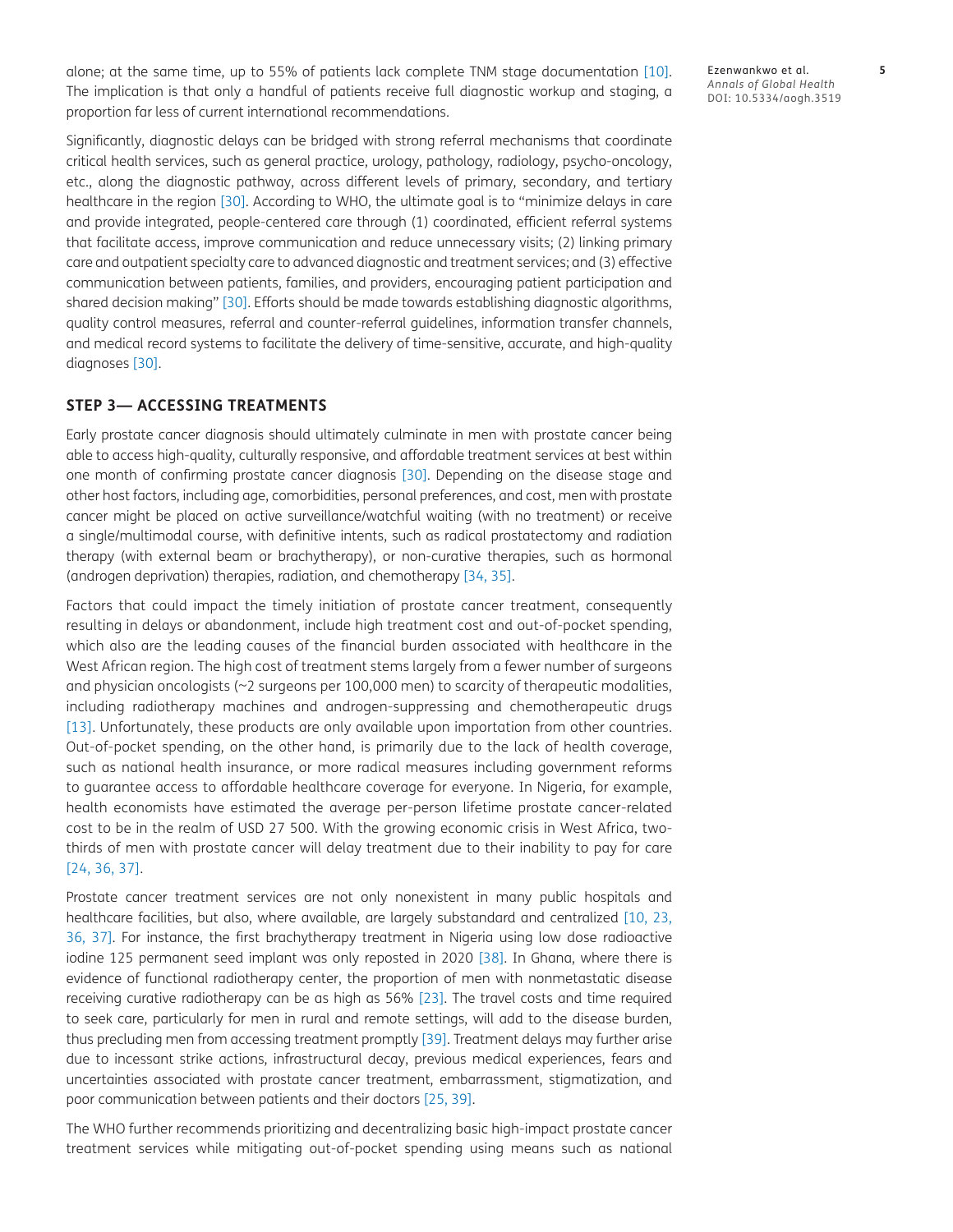health insurance [[30](#page-10-2)]. Prostate cancer diagnosis and the associated treatment are stressful life events with strong implications for men and their relatives. Routine counseling should be made available to assist men in coping with the psychosocial demands of prostate cancer diagnosis and prepare them for the journey ahead [\[40,](#page-10-14) [41\]](#page-10-14). Community health workers, social support groups, civil societies, patient advocates, and cancer survivors can promote early prostate cancer treatment by using their voices to dispel age-long myths, misconceptions, and false narratives surrounding prostate cancer in their communities. Again, treatment delays and loss to follow-up can be reduced with effective communication between patients and their service providers and by integrating community health workers and patient navigators in the cancer care pathway [[30](#page-10-2)].

We conclude this section with the following excerpt from WHO guide to cancer early diagnosis:

"Improving early diagnosis requires health system investment at all facility levels and across WHO health system building blocks – health workforce, access to priority technologies, health financing, health information systems, leadership and governance, and service delivery – according to local capacity…." (WHO; p.22).

# **A REALIST RESEARCH APPROACH TO DEVELOPING PRACTICAL AND CONTEXT-APPROPRIATE MODELS FOR STRENGTHENING CAPACITY FOR EARLY PROSTATE CANCER DIAGNOSIS IN WEST AFRICA**

As health systems grapple with effective and evidence-based methods for the re-escalation of early diagnostic practices globally, the realist research approach can facilitate the development of COVID-19 responsive and context-specific models to strengthen capacity for early prostate cancer diagnosis in West Africa. The realist methodology is increasingly gaining momentum as a more pluralistic approach to exploring hidden contextual forces and dynamic milieu surrounding complex public health and healthcare challenges [\[42\]](#page-11-0). It seeks to support researchers and stakeholders to generate "explanatory models" and "program theories" that unpack the plausible mechanisms undergirding effective interventions [[42\]](#page-11-0). Realist evaluation is a theory-driven approach that offers an in-depth approach to understanding *how, for whom, in what circumstance, and to what extent* programs and services work [[42](#page-11-0), 43]. The context–mechanism–outcome (CMO) configuration defines the structural units of the realist methodology [44]. The argument is that in any given social structure, health services work, for example, when key actors and stakeholders appreciate what and how relevant service components **interact** (M) with **evolving time, conditions, and circumstances** (C) to create the desired **changes** (O) [[42](#page-11-0)].

Realist methodology embraces the mixed-methods paradigm, engaging more iteratively and purposefully not only with data and the literature but also with key actors and relevant stakeholders to articulate, test, and refine program theories that account for how and why programs work while identifying, implementing, and evaluating effective solutions [45]. In contrast with the traditional health research paradigm, the realist methodology is inherently pluralistic and flexible, embracing both qualitative and quantitative data, across formative and summative, prospective and retrospective perspectives, in the quest to understand and mitigate complex health issues [46]. In the context of early prostate cancer diagnosis in West Africa, this would entail first establishing the theoretical landscape of patient navigation/journey followed by a situation analysis of existing services, including barriers and delays in diagnosis (Figure 1). This information will drive the formulation of initial program theories that will isolate the contextual factors supporting or hindering early prostate cancer diagnosis in the region and identify where and how to target possible interventions. Such information will also be used to develop, implement and evaluate strategies and interventions that will be responsive to the changing times.

Ezenwankwo et al. **6** *Annals of Global Health* DOI: 10.5334/aogh.3519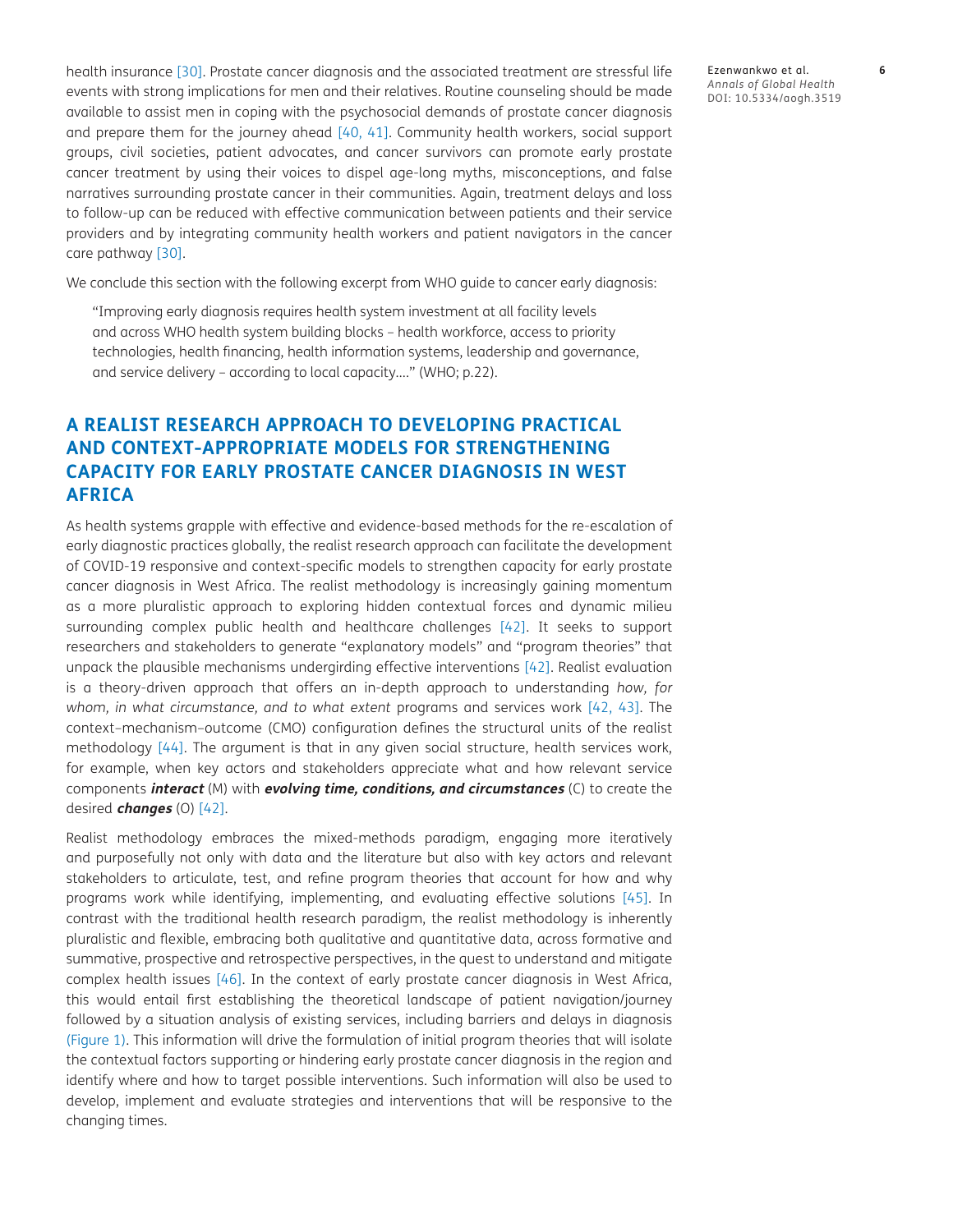| Phase 1- Developing initial program theories<br>Study design: largely reviews                                  | Realist evidence synthesis to establish the scope of evidence around prostate cancer early diagnosis<br>Integrative reviews of time intervals and factors, including barriers and facilitators<br>associated with time to prostate cancer diagnosis in West Africa<br>Mixed methods reviews to evaluate interventions and policies for improving early prostate<br>cancer diagnosis in the sub-region, including cost-effectiveness<br>$\blacksquare$<br>Secondary data analysis using population-based cancer registries and health records of<br>prostate cancer patients; reviews, and analysis of proxy indicators of existing services and<br>service deficits across different health system levels; evaluation of existing support<br>strategies, interventions, and policies<br>Initial program theories -- integration of evidence using context-mechanism-outcome (CMO)                                                                                                                                                                                                                                                                                                                 |
|----------------------------------------------------------------------------------------------------------------|---------------------------------------------------------------------------------------------------------------------------------------------------------------------------------------------------------------------------------------------------------------------------------------------------------------------------------------------------------------------------------------------------------------------------------------------------------------------------------------------------------------------------------------------------------------------------------------------------------------------------------------------------------------------------------------------------------------------------------------------------------------------------------------------------------------------------------------------------------------------------------------------------------------------------------------------------------------------------------------------------------------------------------------------------------------------------------------------------------------------------------------------------------------------------------------------------|
| Phase 2- Refining initial program theories<br>Study design: participatory action; largely<br>qualitative study | Iterative engagement using interviews (i.e., in-depth, key informant) and participatory group<br>discussions with:<br>Patients, survivors, patient partners, caregivers, relatives<br>٠<br>Healthcare providers (doctors, nurses, community health workers, etc.), administrators and<br>managers<br>Health authorities (local and central), policymakers<br>Patient navigators, cancer advocates, support groups, non-governmental organizations<br>٠<br>Civil society, media, traditional and religious leaders<br>٠<br>To:<br>Explore factors influencing health-seeking for prostate cancer symptoms at individual,<br>$\blacksquare$<br>community, and health system levels; evaluate factors influencing health system capacity<br>for early prostate cancer diagnosis<br>Evaluate prostate cancer diagnosis pathways in the sub-region<br>Explore challenges and opportunities at different socio-ecological levels for the co-creation,<br>evaluation, implementation and monitoring of context-specific strategies and interventions<br>and programs to strengthen capacity for timely prostate cancer diagnosis in the sub-region<br>Refining CMO configuration using data and findings |
| Phase 3- Validation of refined program<br>theories                                                             | Dissemination of CMO configuration to key actors and stakeholders<br>Validation of program theories at national and regional consultative fora<br>Developing, implementing, and evaluating remedial actions<br>Articulation of implementation and policy documents                                                                                                                                                                                                                                                                                                                                                                                                                                                                                                                                                                                                                                                                                                                                                                                                                                                                                                                                |

Ezenwankwo et al. **7** *Annals of Global Health* DOI: 10.5334/aogh.3519

**Figure 1** Illustrating a realist research approach for developing a practical and context-specific model to strengthen capacity for early prostate cancer diagnosis in West Africa.

## **DEVELOPING INITIAL PROGRAM THEORIES**

The major entry point for understanding the diversity and complexity of factors surrounding early prostate cancer diagnosis in West Africa while exploring opportunities and mechanisms for remedial actions is to establish the landscape of the existing literature. This is the first step in the formulation of initial program theories. A critical component of research at this stage involves realist and meta-narrative syntheses of the literature on the multi-dimensional impacts of the COVID-19 pandemic on patient navigation/journey. This requires multiple yet complementary reviews using a contingent design to answer critical questions [47]. As results emerge from the initial exploratory review of the literature, subsequent reviews could be commissioned to answer emerging questions. Such reviews will explore diagnostic time intervals, including barriers and facilitators to early prostate cancer diagnosis in the region, whether they be individual, sociocultural, structural, or system-wide factors. A multimethod analysis of peer-reviewed literature is also required to evaluate existing strategies, including interventions, programs, and policies for improving early prostate cancer diagnosis in the sub-region. At this stage, a review of secondary data, including health facility data and records of prostate cancer patients, to summarize [proxy indicators of] existing services and service deficits across different health system levels is essential for a grounded insight on current service capacity across West Africa. Findings at this stage will inform the initial program theories that will explain, using the C-M-O configuration, the dynamic circumstances, and conditions surrounding prostate cancer diagnosis in the region while exploring potential causal pathways.

#### **REFINING INITIAL PROGRAM THEORIES**

A multi-level situation analysis of existing service capacity for early prostate cancer diagnosis in the region is critical to developing and implementing context-specific and evidence-based solutions. The goal at this stage is to evaluate the existing capacity for early prostate cancer diagnosis and understand individual, interpersonal, community, and health system-level factors,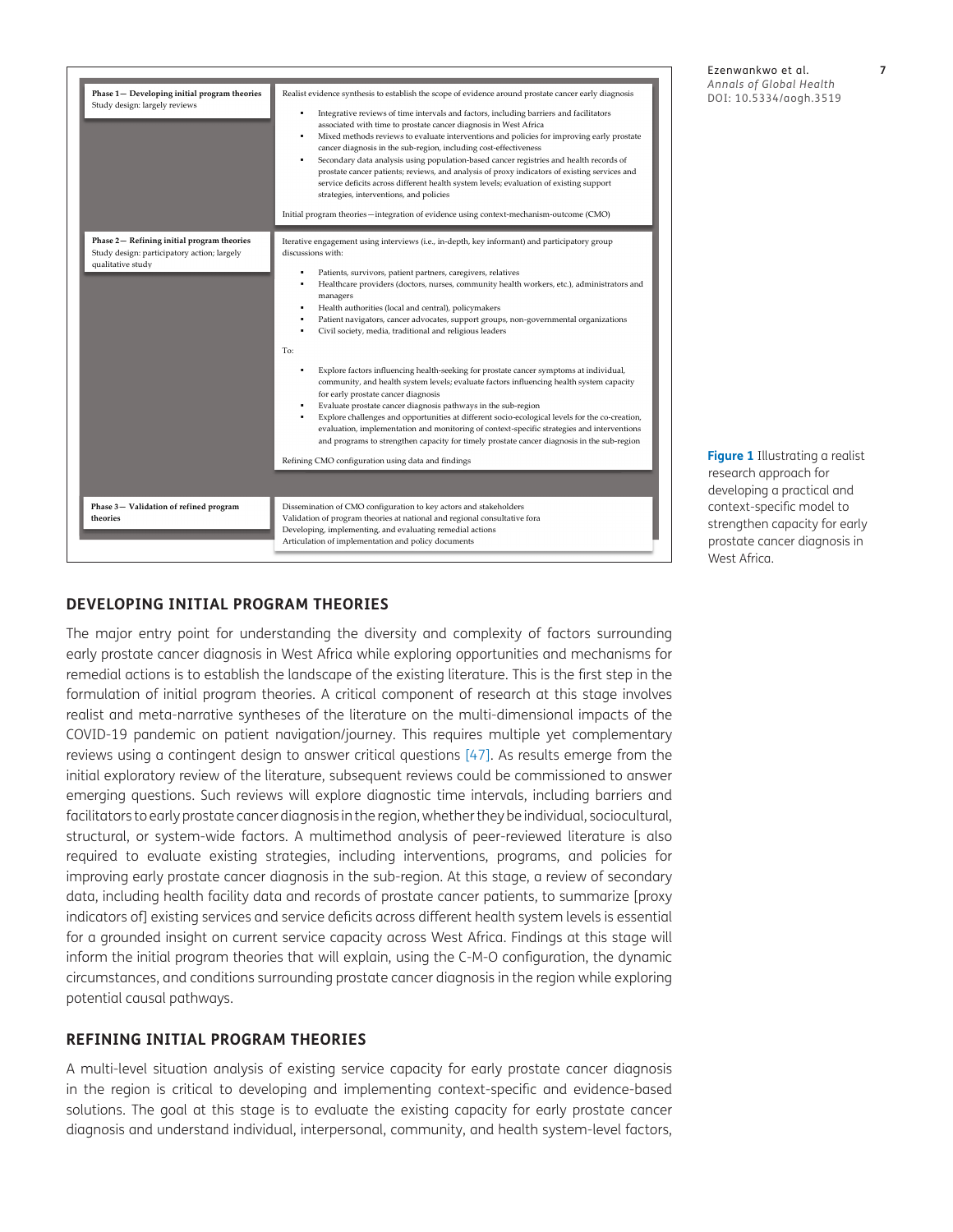including barriers, impacting patients' journeys along the diagnostic pathway. In West Africa, evidence has shown that men often enter the diagnostic pathway from different points, mainly through emergency admission [[25\]](#page-10-3). Therefore, studies at this stage should include qualitative exploration of the individual- and community-level factors influencing health-seeking behaviors and access to care in men with prostate cancer from different perspectives. At the healthcare level, efforts should be directed at identifying the structural and organizational factors that impact health system capacity for timely prostate cancer diagnosis. Strengthening capacity for early prostate cancer diagnosis in West Africa requires (1) investing massively in oncology workforce and routine training; (2) investing in pathology and imaging; (3) establishing guideline-concordant care with well-defined service protocols, referral pathways, and quality control mechanisms; (4) integrating medical records system; and (5) promoting integrated and patient-centered care [[10,](#page-9-0) [12,](#page-9-2) [13](#page-9-1), [30\]](#page-10-2). In this regard, emphasis should be placed on examining facilities' capacities, needs, and preparedness across primary, secondary, and tertiary levels. At this stage, analyzing data by sociodemographic characteristics is vital to identify and address inequalities surrounding access to early diagnosis.

Research at this stage should be participatory. Studies involving different actors and stakeholders including patients, survivors, patient partners, caregivers, relatives, patient navigators, cancer advocates, support groups, non-governmental organizations, healthcare providers (doctors, nurses, community health workers, etc.), health administrators and managers, health authorities (local and central), policymakers, civil society, mass media, traditional institutions, and religious leaders are likely to yield useful results [48]. Key stakeholders should be invited to evaluate challenges and opportunities for co-creating, implementing, and evaluating relevant solutions to strengthen capacity for timely prostate cancer diagnosis in the region. Data emerging at this stage are critical for refining and validating the program theories.

## **VALIDATING THE PROGRAM THEORIES**

The ultimate purpose of a realist-driven evaluation is to generate and validate contextspecific models (or "program theories") structured around the context-mechanism-outcome configuration to isolate dynamic and emerging factors that trigger the right mechanisms to create desired outcomes. The anticipated outcome in this context is improved capacity for early prostate cancer diagnosis in West Africa. The program theories that have emerged as products of multiple reviews, evaluations, and analyses of current service capacity in the region will inform quality improvement interventions. Collaborative and iterative efforts are required among key actors and stakeholders to validate the program theories and develop quality improvement interventions that can improve early prostate cancer diagnosis in the region [49]. The Prostate Cancer Transatlantic Consortium (CaPTC) and the African Organization for Research and Training in Cancer (AORTIC) can offer excellent platforms for validating the program theories. As leading bodies of researchers, experts, and stakeholders addressing the burden of [prostate] cancer in the African continent, these organizations are suitably positioned to validate the program theories and generate ideas including strategies and actions to be implemented to strengthen early prostate cancer diagnosis in West Africa based on the validated program theories [49, 44]. Critical at this point is articulating action plans and policy documents to guide health systems and service providers in implementing recommended change strategies while supporting governments and health authorities in making relevant policies. This can be achieved by setting up a technical working group that will foster collaborative engagements with researchers, clinicians, patients, health authorities, policymakers, and other key stakeholders in line with the agreed actions and targets.

## **CONCLUSIONS**

As the burden of prostate cancer continues to increase in many resource-constrained societies, timely diagnosis remains a major weapon against late-stage presentation and deaths from the disease. Concerted efforts are needed to ensure that existing services supporting timely prostate Ezenwankwo et al. **8** *Annals of Global Health* DOI: 10.5334/aogh.3519